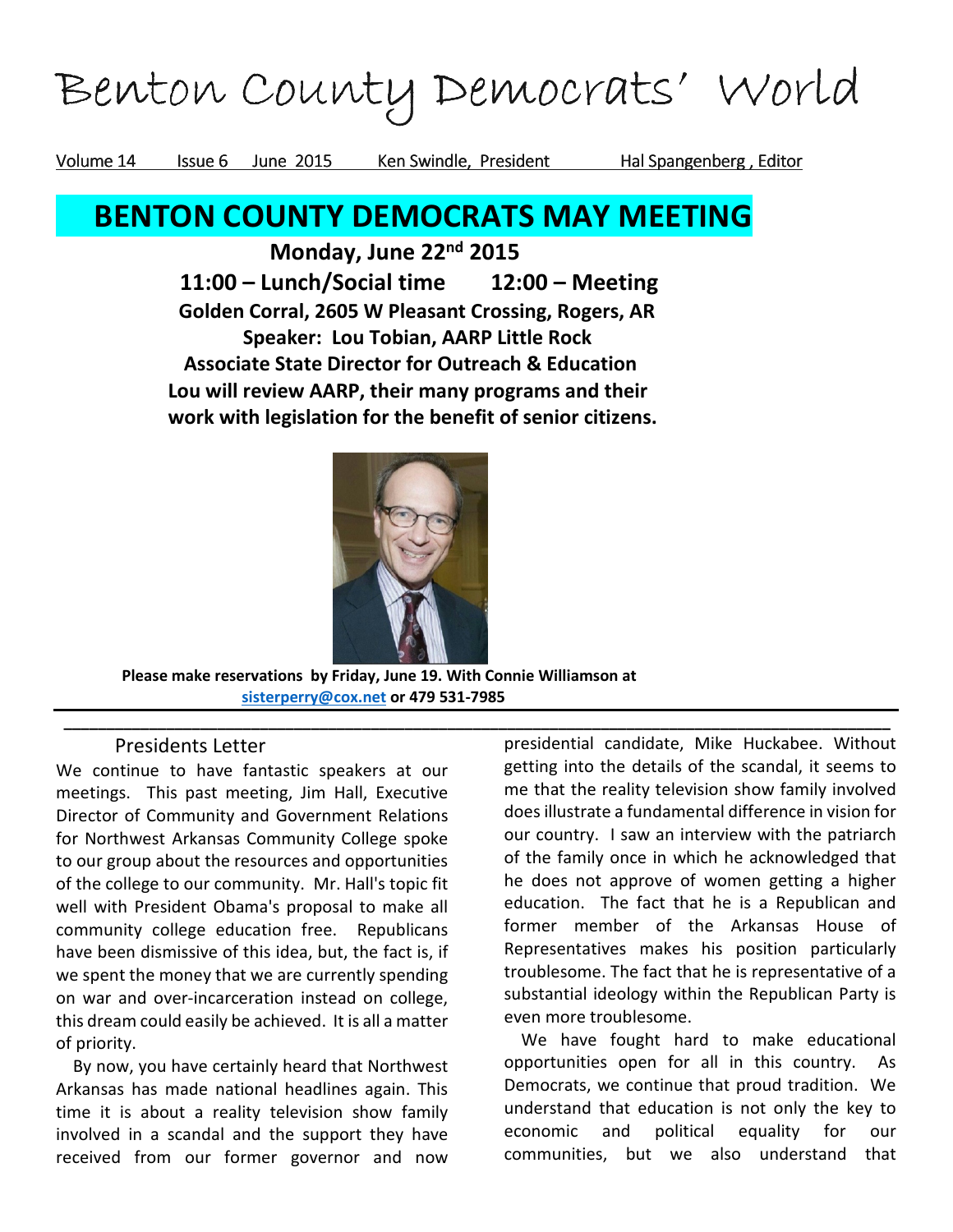education is the key to national security. The other party has a vastly different view of education. This is shown is their constant criticism of teachers, the drive for privatization of schools, and many attempts to defund higher education. The other party's hostility toward education is also shown in their rejection of science on matters involving the teaching of evolution, global climate change, and clean energy development just to name a few examples. When you speak with your friends and family about the importance of political involvement, they may tell you that the parties are the same. If they do, I hope that you will encourage them to look at the different vision and values of the parties reflected in how the parties view education. There is a fundamental difference.

#### Ken Swindle President, Benton County Democrats

#### Minutes of May Meeting

President Ken Swindle opened the May 18<sup>th</sup> meeting of the Benton County Democrats at 11:55 AM with a cheer to fire up the members. There were 39 in attendance, three of whom were welcomed as guests, and two as new members: Steve Knudsen and Diane Dolph. Two Veterans present were recognized for their service in the Marines during the Viet Nam war and they led the Pledge. Those with May birthdays were also recognized and Ken reminded people to contribute to the blue bowls and to tip the server generously.

 Those on the Nominations Committee tasked with finding nominees for office in 2016 were named and they requested that anyone interested in serving as an officer or on any committee contact them. They are Gaye Bland – 631-9818, Connie Williamson – 531-7985, Marge Boyer – 330-0188, Rick Smenner – 866-9022 and Tony Potochnik – 640-4079.

 Karen Smenner reported on the overwhelming success of our "Flea for All" fundraiser and thanked those that donated to and worked for it. The Board praised Karen for her tireless efforts in preparation for the event.

 J. R, Jim, Hall, our speaker, helped establish Northwest Arkansas Community College in 1989 and served for many years on its Board of Trustees. He spoke about the implications and ramifications to the school of President OBama's proposal to make junior colleges tuition free. He quoted from the President about how a junior college education would help lead graduates to life in the middle class.

 There is competition among the community colleges in Arkansas as their number has increased from 10 to 22 and Mr. Hall feels that the number could and should be reduced. Jeremy Gillam is the head of a task force in the House to realign education in Arkansas.

 Currently the focus of NWACC is all about access: How many can it get in the door? And instead of students taking a hodge-podge of classes with no goal in mind, the school helps them plan a guided pathway to some career or further education. There are now six meta-majors: culinary, retail, business, nursing, computer or graphic design.

 Unfortunately state financial support is now at the same level as in 2007 covering only about 25% of costs and having to raise tuition is preventing some from attending. It is suggested that we could model ourselves after the "Tennessee Promise" where the state would step in to cover students' remaining costs after scholarships and loans with, of course, minimum requirements for hours taken and GPA. Greg Leding is the chair of the House Higher Ed Committee and he is open to and willing to talk with citizens.

 Tony Potochnik informed us about a national lobbying day in Washington DC on June 23 to urge Congress to pass a Carbon Fee and Dividends plan to reduce air pollution. He asked us to contact our state Representatives and Senators on June 22 urging them to support this plan.

 Thurman Metcalf reported on his and Suzanne Jessup's meeting with the State Democratic Central Committee. At this time the group is primarily trying to rebuild and each of those present were challenged to raise \$1,000.00. Thurman is selling car-wash tickets and bumper stickers with the proceeds going to the Benton County Central Committee.

Meeting adjourned at 1:00 PM.

Respectfully submitted,

Eunice Van Tuyl, Recording Secretary\_\_\_\_\_\_

IF A FREE SOCIETY CANNOT HELP THE MANY WHO ARE POOR, IT CANNOT SAVE THE FEW WHO ARE RICH…………John F. Kennedy